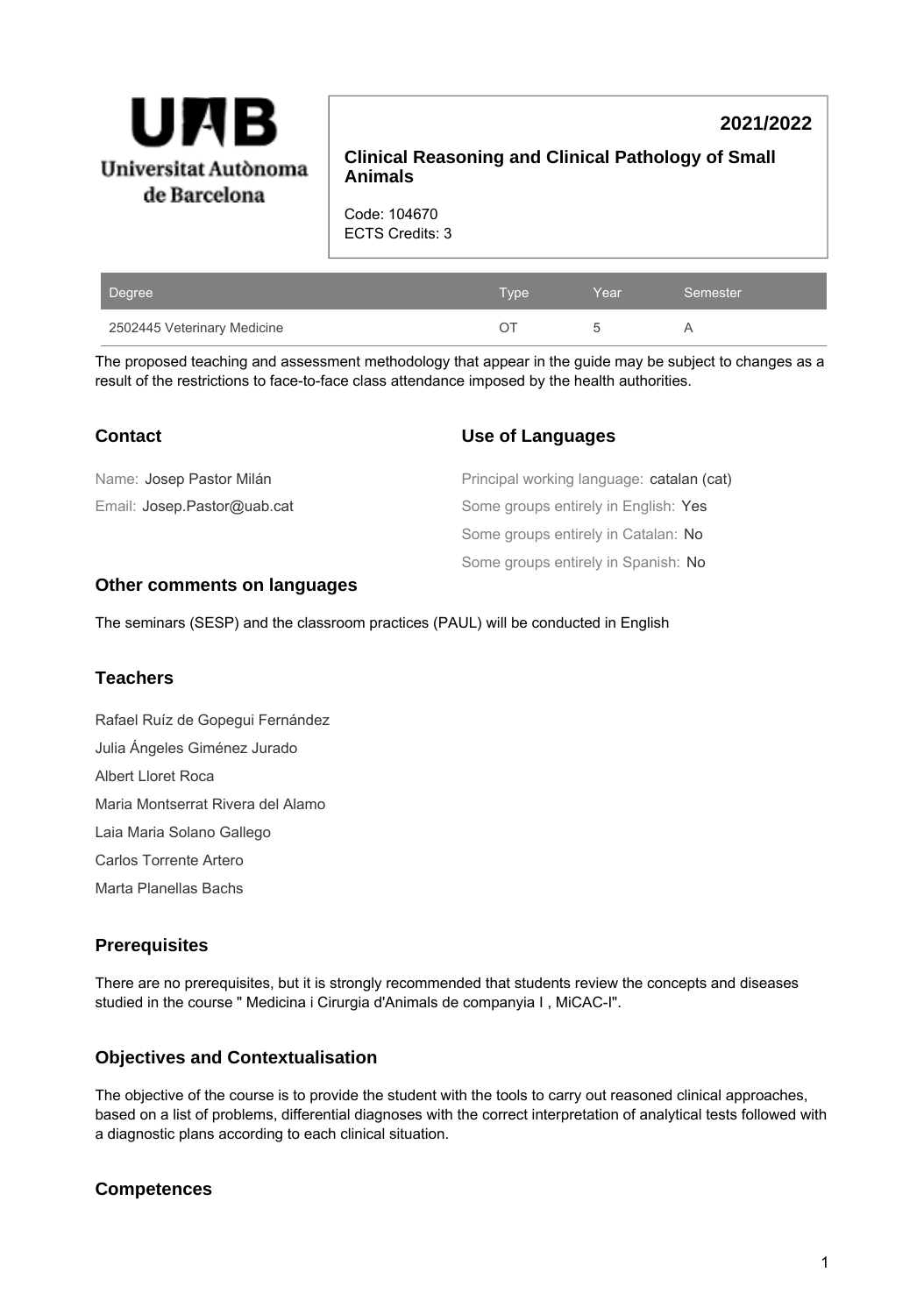- Analyse, synthesise and resolve problems and make decisions.
- Apply scientific method to professional practice, including medicine
- Apply the basic cures that guarantee the correct function of the reproduction cycle and the resolution of obstetric problems.
- Attend to emergencies and perform first aid in veterinary science.
- Collect, preserve and issue all types of samples with the corresponding report.
- Demonstrate knowledge and understanding of the general bases of medical and surgical treatments.
- Demonstrate knowledge of the rights and duties of the veterinarian, with a special focus on ethical principles
- Diagnose different individual and collective animal diseases, and know about prevention measures, with emphasis on zoonoses and notifiable disease.
- Diagnose the most common diseases using different general and instrumental techniques.
- Have basic knowledge of the profession, and in particular of the organisation and functions of professional practice.
- Make clinical records and accurate and complete clinical exploration of animals.
- Perform basic analytical techniques and interpret the clinical, biological and chemical results, and interpret the results of tests generated by other laboratories.
- Perform the most common medical and surgical treatments of animals.
- Prescribe and dispense medicines correctly and responsibly in accordance with legislation, and ensure that the medicines and waste are stored and eliminated properly.
- Recognise when euthanasia is necessary and perform it humanely by employing the appropriate method.
- Safely perform sedations and regional and general anaesthesia, and evaluate and control the pain.
- Treat and handle animals in a safe and humanitarian manner, and instruct other people to properly employ these techniques.

### **Learning Outcomes**

- 1. Administer chemotherapy agents in accordance with safety standards for work with toxic products and recognise their uses and secondary effects in animals (protection and waste regulations).
- 2. Analyse, synthesise and resolve problems and make decisions.
- 3. Apply advanced knowledge of internal medicine in small, equine and exotic animals.
- 4. Apply ethical values that govern the behavior of veterinarians in clinical practice in relations with other veterinarians.
- 5. Apply methods of cardiopulmonary resuscitation in emergency conditions.
- 6. Apply scientific method to professional practice, including medicine
- 7. Apply the concepts acquired for recognition and manipulation of instruments, manipulation of tissues, haemostasis, drainage and sutures, as well as helping effectively in surgical interventions recognising the typical instruments of surgical specialities (traumatology and orthopaedics, thoracic surgery, ophthalmology, neurology, exotic...).
- 8. Be responsible for the medication and daily care of patients (small, equine and exotic animals).
- 9. Defend the ethical values that determine the decision making in diagnostic procedures, medical or surgical treatment or any medical procedure, subject to the rights of animals and their owners.
- 10. Define the problems found in physical examinations or clinical record of an animal, and produce a list of problems, differential diagnosis and the diagnostic protocol in all clinical specialities and for different species.
- 11. Demonstrate basic notions and practices of assisted reproduction in pets and equines.
- 12. Determine the ideal positions to obtain radiographic images of the different pathological processes and X-rays and use and apply contrast methods in small, equine, exotic and zoo animals.
- 13. Diagnose, treat and issue prognosis of the main problems with neonate and geriatric patients that affect small, equine and exotic animals.
- 14. Diagnose, treat and issue prognosis of the main types of oncological disorders that affect small, equine and exotic animals.
- 15. Dispense and administer fluids, drugs and other treatments indicated (O2?) for sick animals.
- 16. Evaluate in writing the clinical progress of the patient during its time in hospital.
- 17. Fill in anamnesis and exploration records in all clinical specialities.
- 18. Fill in and understand medication and follow-up forms on hospitalised animals and be able to administer the prescribed treatments.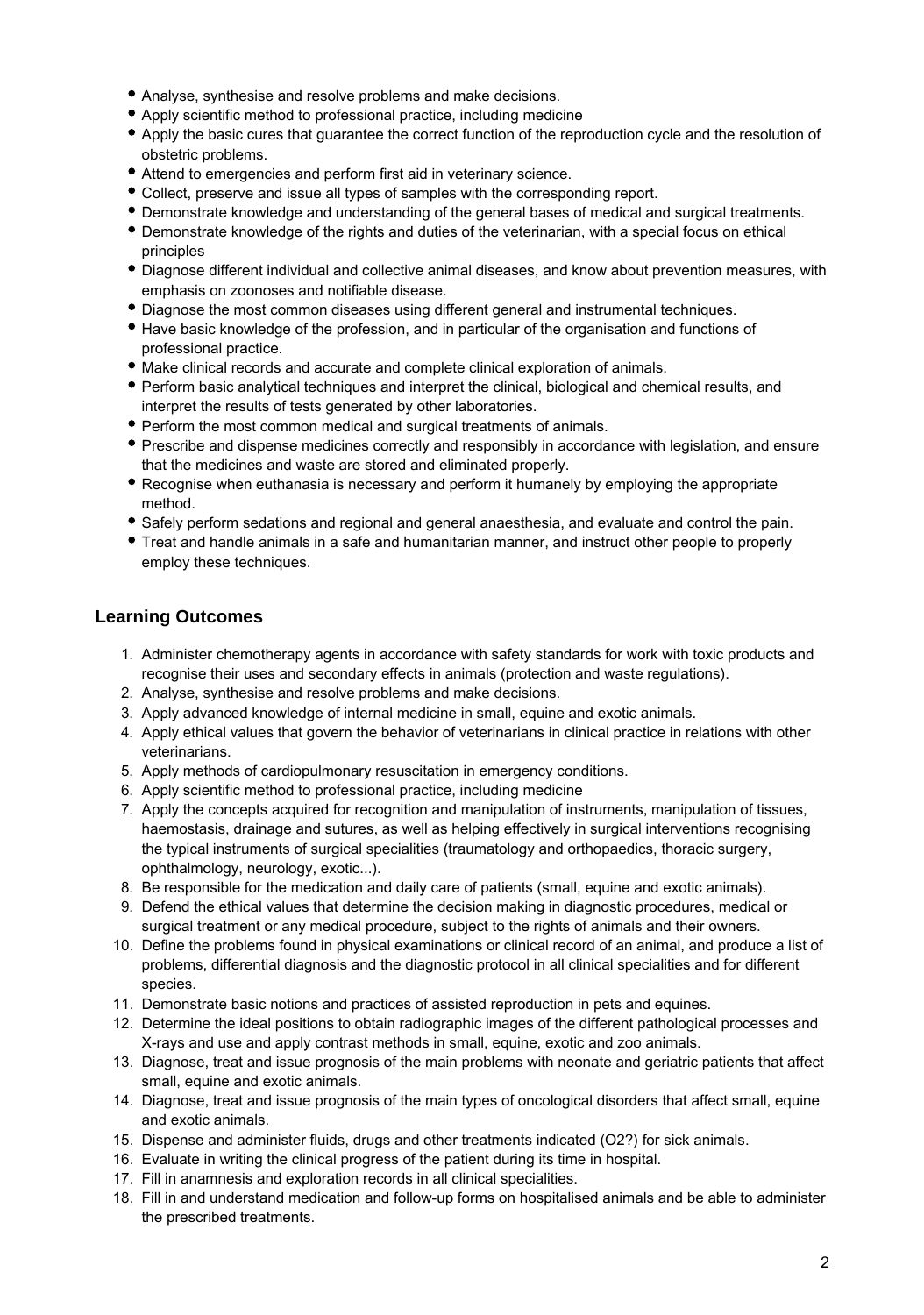- 19. Handle different autochthonous wildlife species in a safe way for them and the veterinarian.
- 20. Hold animals when performing examinations, caring or taking samples in a way that causes the minimum possible stress and be able to explain to other people how to do the same.
- 21. Identify and treat the processes that affect the reproduction apparatus of male and females in small, equine and exotic animals.
- 22. Identify the available laboratory methods to perform hemograms and determine biochemical parameters, advantages and disadvantages of different systems, and recognise the derived complications of treatment and/or obtainment of a sample.
- 23. Identify the biopsy techniques that can be applied for obtaining samples of different organs and tissues.
- 24. Identify the conditions in which euthanasia is the only possible option, or the most suitable, depending on the general state of the sick animal and appropriately propose this to the owners.
- 25. Identify the types, indications and limitations of radiotherapy.
- 26. Identify, treat and prevent the problems that affect neonates.
- 27. Interpret X-rays and echography, and have basic knowledge of the interpretation of MR and IMR applied to clinical cases. Know the indications and limitations of different techniques (with and without contrast, type of apparatus, limitations...) in small, equine, exotic and zoo animals
- 28. Interpret the results of diagnostic tests (analytical tests, X-rays, echography, endoscopy, PCR, serology...) that are fundamental for advanced diagnosis in the medication and surgery of small, equine and exotic animals.
- 29. Objectively evaluate the pain of sick animals and decide on the analgesia scheme depending on the species, age, location and cause of the pain and the state of the patient.
- 30. Obtain a sample for microbiological culture.
- 31. Obtain blood (jugular, cephalic, saphenous, arterial), synovial, peritoneal, AT, LBA and urine samples from different animal species, and process them for dispatch to the laboratory.
- 32. Perform a hemogram and blood test with emergency equipment, and recognise the limitations of these systems and defend interpretations.
- 33. Perform cytology (surface masses, skin, ear, conjunctive...), recognise the indications and limitations, fixate and stain cells, and defend interpretations.
- 34. Perform differential diagnoses and diagnostic plans, taking into account the available complementary techniques applied to all clinical specialities and different species.
- 35. Plan the most suitable anaesthetic protocol depending on the animal species and the general state of the patient, as well as the type of intervention required.
- 36. Practise basic procedures in emergency situations.
- 37. Prepare an animal for echography, recognise the type of probe and suitable positioning for exploration of the different organs and/or tissues in small, equine, exotic and zoo animals.
- 38. Properly apply euthanasia to small, equine and exotic animals.
- 39. Properly calculate the doses of medicine for different animal species. Know the limitations of some drugs depending on the species or even the breed, as well as the specific contraindications.
- 40. Properly fill in forms requesting biopathological and histopathological analyses of pertinent samples of pet, equine, exotic or zoo animals.
- 41. Recognise cases where methods of hospitable nutrition are to be applied and know how to choose the most suitable administration method depending on the animal species, the general state of the patient and the type of pathology.
- 42. Recognise pathological changes in X-rays, echography, endoscopies, CAT and MR and interpret them properly.
- 43. Recognise personal limitations and know when to ask for professional advice and help.
- 44. Recognise the adverse effects that different medications can cause and observe established pharmacovigilance legislation
- 45. Recognise the disorders that require urgent assistance and know how to prioritise them by severity.
- 46. Recognise the main problems that will require emergency surgery.
- 47. Recognise the moment when a case needs to be passed to a specialist for diagnosis and/or treatment, and if required, or not, an urgent examination.
- 48. Recognise the utility of complementary techniques such as Doppler, ultrasound biomicroscopy, mode A echography, etc.
- 49. Responsibly store necessary drugs in accordance with the law (opiates, etc.)
- 50. Show responsibility regarding the need to perform necessary complementary tests on the patient and know how to evaluate the meaning and integrate it in the evolution of hospitalised patients of different species.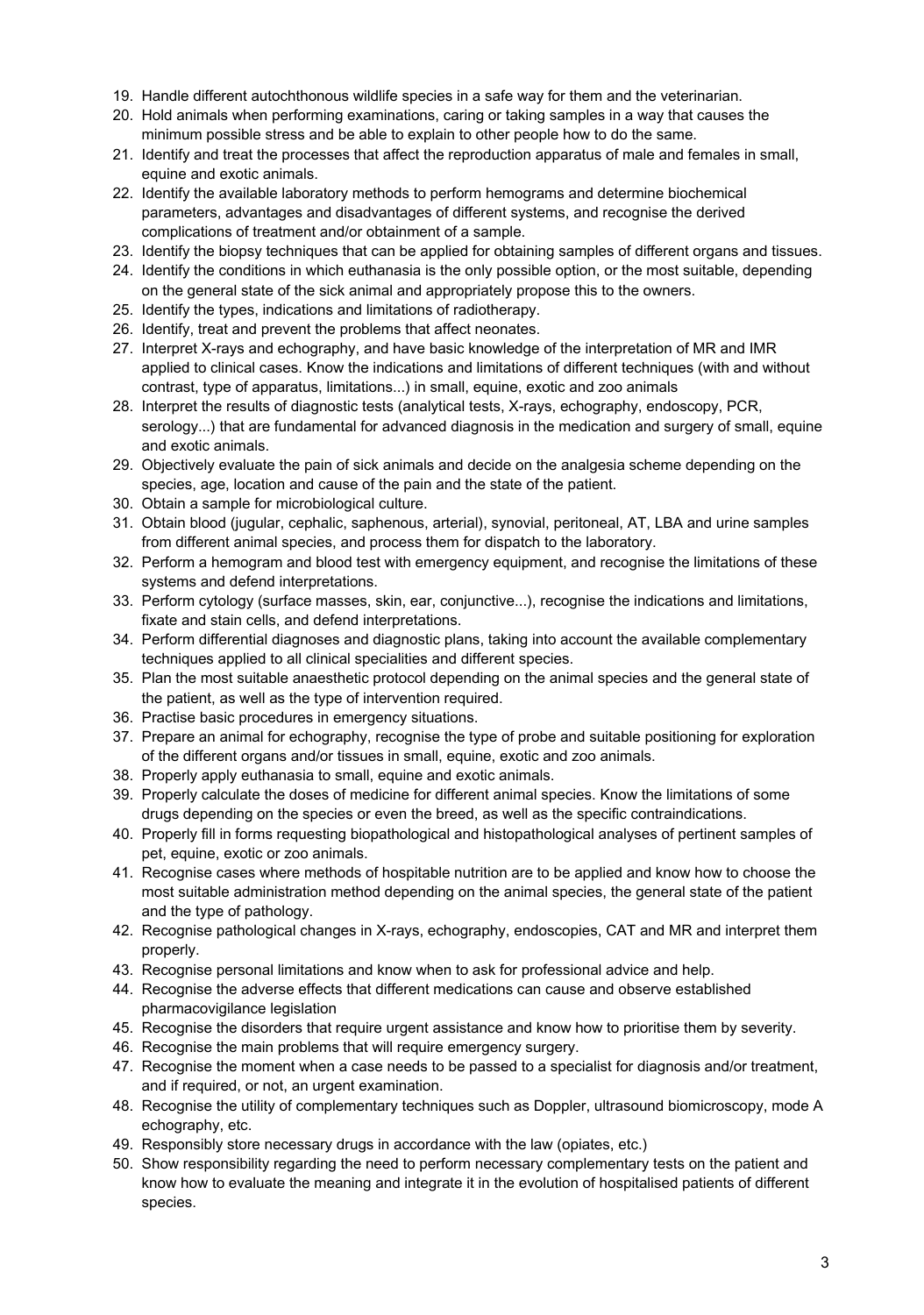- 51. Stabilise animals with convulsive seizures.
- 52. Stabilise critical animals.
- 53. Use the necessary basic knowledge to deal with an animal with a cardiologic disorder (small, equine and exotic animals).

### **Content**

Schedule of the course:

A) 9 theoretical classes:

- 1h: Introduction to clinical reasoning.
- 1h: Fever of unknown origin.
- 1h: Anorexia and weight loss.
- 1h: Polyuria / Polydipsia.
- 1h: Vomiting and regurgitation.
- 1h: Diarrhea.
- 1h: Dyspnoea, cough and sneezing.
- 1h: Decision making in clinical emergencies.
- 1h: Infertility.

B) Classroom seminars. 5 seminars of two hours. Students with clinical cases presented by the teacher will practice their reasoning strategies and the concepts of clinical pathology. The main objectives of the seminars are the interpretation of analytical and clinical data as a complement to the theoretical classes.

C) Parctical Classrooms (PAUL): Two tseminars will be held. The objectives of the seminars will be to practice cases of arrhythmias and alterations of the acid-base equilibrium.

D) Clinical practices (PCA):

There will be conducted 8 hours of practices at the HCV during two days (4 hours (day).

## **Methodology**

The course will use different methodologies to achive its objectives. Mainly:

- 1.- Discussion of clinical csases to ilustrate the most common clinical problems.
- 2.- Examples of clinical pathologic results and their clinical interpretation.
- 3.- Traditional lectures to provide basic information.

All above will be conducted by a asyncronomous model with teams meetings and activities at the HCV.\*

\*The proposed teaching methodology may experience some modifications depending on the restrictions to face-to-face activities enforced by health authorities.

Annotation: Within the schedule set by the centre or degree programme, 15 minutes of one class will be reserved for students to evaluate their lecturers and their courses or modules through questionnaires.

### **Activities**

| Title |  |  | Hours ECTS Learning Outcomes |  |  |
|-------|--|--|------------------------------|--|--|
|-------|--|--|------------------------------|--|--|

Type: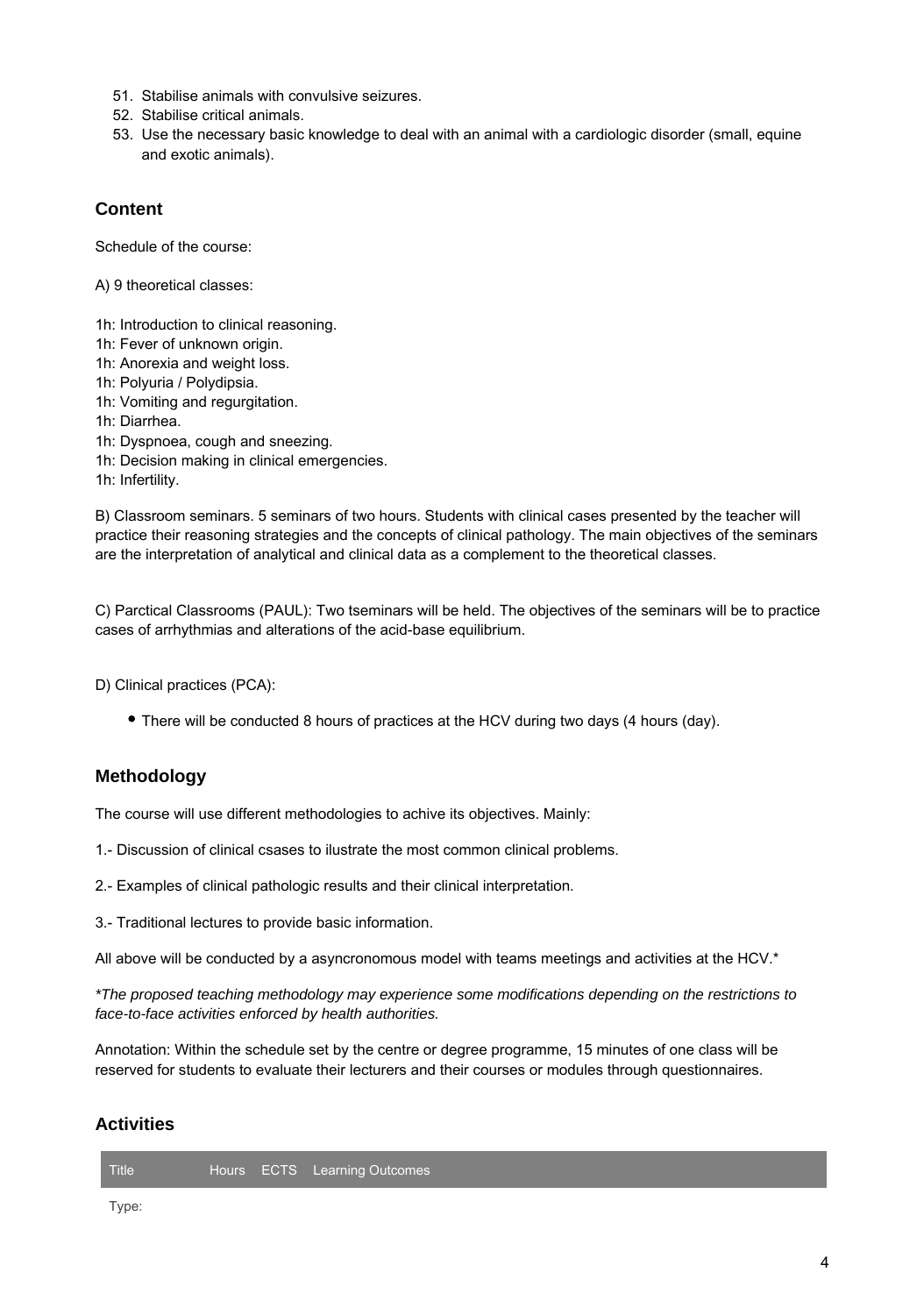| 9<br>2, 6, 3, 4, 5, 39, 9, 10, 50, 13, 14, 34, 21, 26, 27, 36, 42, 44, 46, 48, 45, 53, 29<br>0.36<br>Lectures<br><b>PAUL</b><br>0.16<br>2, 6, 3, 14, 53<br>4 |
|--------------------------------------------------------------------------------------------------------------------------------------------------------------|
|                                                                                                                                                              |
|                                                                                                                                                              |
| <b>PCA</b><br>8<br>0.32<br>1, 2, 6, 3, 4, 5, 16, 9, 10, 50, 13, 14, 15, 52, 33, 34, 32, 28, 27, 31, 30, 40, 18, 17, 36,<br>42, 47, 44, 46, 41, 20, 53, 29    |
| <b>SESP</b><br>10<br>$0.4^{\circ}$<br>2, 6, 3, 4, 9, 50, 13, 14, 34, 22, 46, 43, 53                                                                          |
| Type:<br>Autonomous                                                                                                                                          |
| 2, 6, 3, 39, 10, 13, 14, 15, 23, 26, 37, 47, 48, 43, 29<br>24<br>0.96<br>Study                                                                               |

### **Assessment**

Directed

The evaluation of the course will be a muliple choice questionnaires of the theoretical classes (30%), of the seminars (PAUL) (10%) and delivery of the resolution of the cases that represent the replacement of the PCA-HCV or the qualification obtained during the this practice at the fHCV(30% of the note). Classroom seminars will have their own evaluation, when solving a case or presenting a case in seminar 5 and will count 30% of the grade. \*

\*Student's assessment may experience some modifications depending on the restrictions to face-to-face activities enforced by health authorities.

| Title                          | Weighting |    |      | Hours ECTS Learning Outcomes                                                                                                                                                                                    |
|--------------------------------|-----------|----|------|-----------------------------------------------------------------------------------------------------------------------------------------------------------------------------------------------------------------|
| Lectures<br>and<br><b>PAUL</b> | 40%       | 2  | 0.08 | 2, 3, 50, 13, 14, 28, 44, 45                                                                                                                                                                                    |
| <b>PCA</b>                     | 30%       | 8  | 0.32 | 1, 2, 38, 6, 7, 3, 4, 5, 16, 39, 9, 10, 11, 50, 12, 13, 14, 15, 51, 52, 33, 34, 32,<br>49, 22, 25, 21, 24, 23, 26, 28, 27, 19, 31, 30, 40, 18, 17, 35, 36, 37, 42, 47,<br>44, 46, 41, 48, 45, 43, 8, 20, 53, 29 |
| <b>Seminars</b>                | 30%       | 10 | 0.4  | 2, 6, 13, 14, 28, 47                                                                                                                                                                                            |

#### **Assessment Activities**

### **Bibliography**

Ettinger, S.J.; Feldman, E.C. y Cote, E. (2017). Texbook of veterinary internal medicine. Expert Consult, 8th edition. Elsevier.

Nelson, R y Couto, CG. (2019). Small animal internal medicine. 5<sup>th</sup> edition. Elsevier.

Maddison, J. E.; Vilk, HA y Church, D. (2015). Clinical reasoning in small animal practice. Wiley Blackwell.

Lorenz, M.D. y Neer, T.M. (2009). Small animal medical diagnosis. 3er Edition. Wiley-Blackwell.

Bonagura, J.D. y Twedt, D.C. (2014). Kirk's Current Veterinary Therapy XV. Elsevier.

Villiers, E. y Ristic, J. (2016). BSAVA Manual of canine and feline clinical pathology. 3<sup>rd</sup> edition. Wiley-Blackwell.